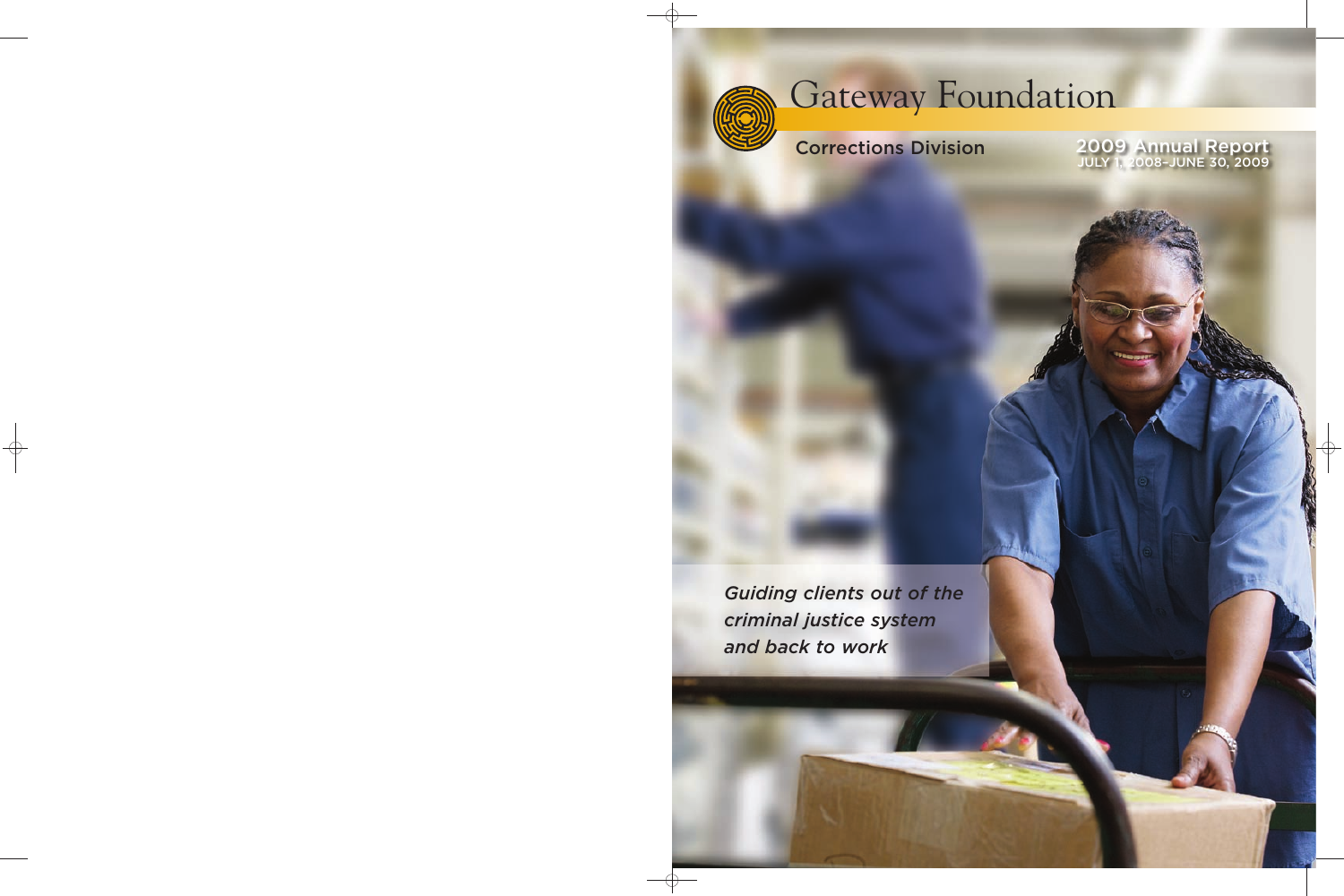#### Dear Friends & Supporters,

**S**ince its founding in 1968, Gateway has provided effective treatment to people suffering from alcohol and other drug disorders. Gateway's treatment programs are based on evidenced based practices programs that continuing research and assessment have shown to produce the most effective results.

Gateway has learned that many individuals seeking treatment also have co-occurring mental health issues that must be effectively addressed to achieve a successful outcome.

In 2009, Gateway's professional staff treated nearly 20,000 men and women in specialized correctional treatment facilities throughout the United States. Studies show treatment is a major factor in reducing recidivism and returning clients to a productive, alcohol and drug-free lifestyle.

As a non-profit organization, Gateway benefits immensely from the guidance of its Board of Directors: senior executives whose professional disciplines include law, human relations, medicine and marketing. It is the Gateway Foundation Board of Directors who set goals and provide over-

sight to achieve Gateway's mission.<br>Amm - A Smo

Donna N. Smith, Chairman Gateway Foundation, Inc. Board of Directors

Michael Dary

Michael Darcy, President and CEO Gateway Foundation, Inc.

#### Our Mission

to reducing substance abuse and co-occurring mental health problems through effective and efficient treatment programs.

# The Trusted Non-Profit Leader in Substance Abuse Treatment for Correctional Settings

**G**ateway Foundation has been an effective leader in substance abuse treatment in correctional settings for over 40 years. Working closely with Departments of Corrections, County Sheriffs, and community agencies, Gateway delivers evidence-based programs in prisons, jails, pre-release centers, and day reporting centers. Gateway has operated single correctional treatment programs for between 50 and 1,000 participants. Treatment program settings include In-Custody Services, Jail-Based Services, Transitional/Re-Entry Services, and post-release Continued Care Outpatient Services.

In Fiscal Year 2009, Gateway operated 26 correctional treatment programs serving 8,000 people a day. Over 19,000 men and women were treated, many of them with co-occurring mental health diagnoses. Gateway staff are known for dedication to their clients and for exceeding contractual responsibilities. Gateway participates in numerous research studies, and recently completed a five-year follow up study in Texas *(see chart below)* which showed substantial increases in abstinence and employment as well as major reductions in recidivism rates. Gateway's programs have a 40-year record of recidivism reduction for correctional departments.

#### Pioneering Special Needs Programming

Gateway analyzes inmate client needs and offers pioneering programs for specific populations, including special needs clients with physical or mental disabilities. Gateway's special needs programs in Texas—including the men's Estelle SAFPF (Substance Abuse Felony Punishment Facility) in Huntsville, TX; the men's Jester I SAFPF in Richmond, Texas; and, the women's Hackberry SAFPF in Gatesville, TX—have won consistent praise for outstanding programming. In 2009, Gateway's quality of service was reaffirmed as these contracts were re-awarded. All are dedicated special-needs facilities whose clients present with a variety of physical and mental disabilities. With the help of Gateway's experi-



enced staff, these clients receive the specific care and support they need to continue and complete treatment.

#### Leading the Way in Effective Re-entry Programming

Independent, university based research studies conducted by federal, state and local corrections authorities have shown that completing both in-custody and post-release treatment is a key factor for achieving success and reducing recidivism. Gateway has the capability of providing inmate clients with a continuum of care that begins inside institutions, and continues post-release via re-entry programs that address educational, vocational (job readiness), and life-skills needs. Gateway's programs in Cook County, Illinois include caseworkers who focus



Follow-Up Outcome Study

Outcome data includes 18,920 cases from seven SAFPF/IPTC facilities in Texas, from July 2004 through January 2009. Follow up contact was made 60–90 days after discharge, and measures abstinence (relapse), employment status and re-arrest status (recidivism).

No-Rearrest: ■ 90% Target ■ 97.27% Achieved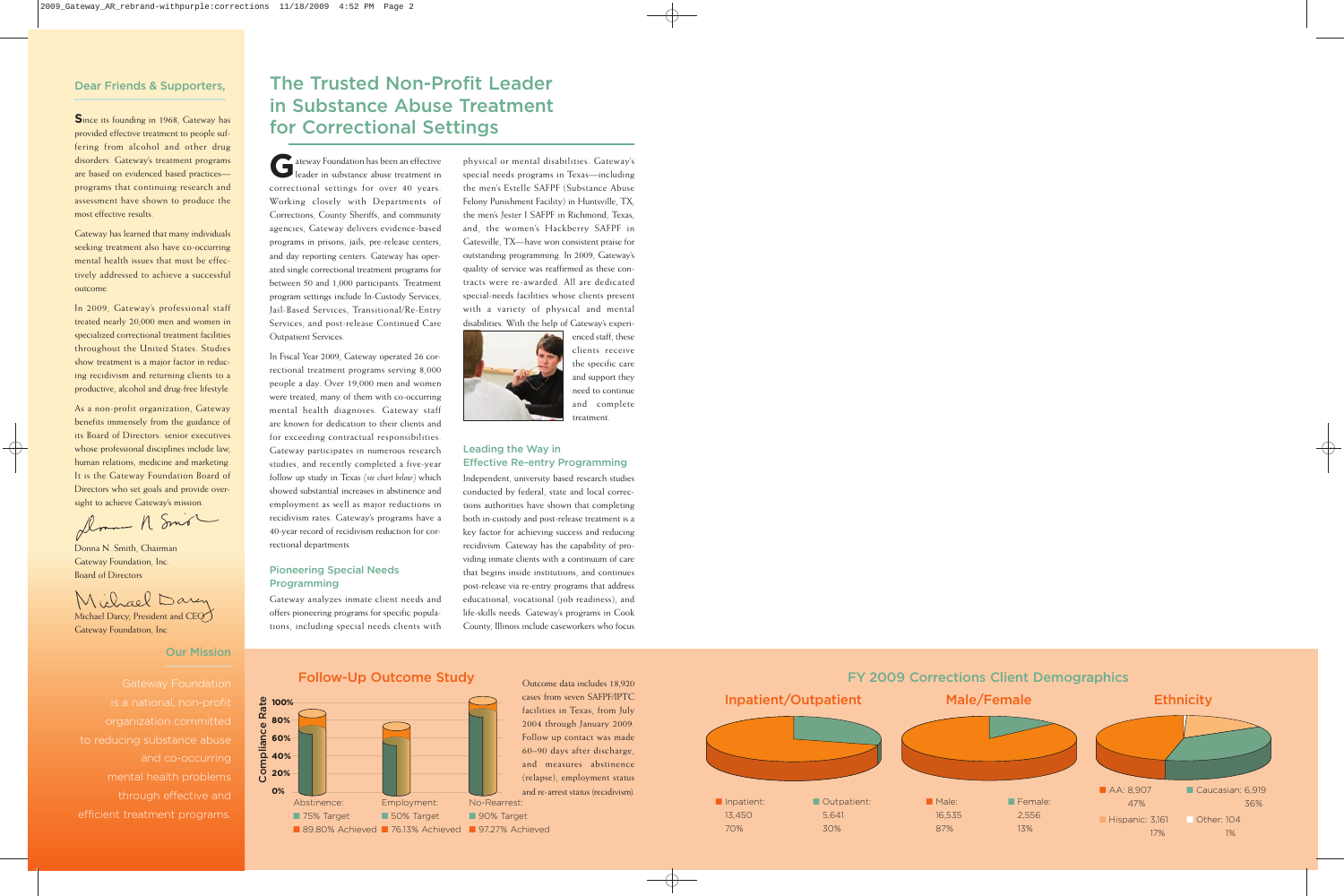on finding post-release resources for continued treatment, employment counseling and safe housing in a drug and alcohol-free environment. In Texas, corrections programs are staffed with Transition Coordinators who refer all clients to continuing care providers. Regardless of location, every corrections client is provided with a pre-release continuing care plan that aids in their successful re-entry into the community.

#### New Jail-based Contracts Expand Scope of Gateway Services

Two jail-based programs awarded in 2009 demonstrate Gateway's ability to deliver evidence-based treatment practices in new settings and for specialized client bases. In Illinois, the Cook County Sheriff's Office, Department of Community Supervision and Intervention (DCSI) awarded Gateway a contract to operate a men's 450-bed residential pre-release treatment center and a 200-slot outpatient day reporting center, both of which prepare clients to live drug-free and avoid rearrest after discharge. Participants include sentenced individuals as well as those who are awaiting trial. The goal is to provide cost-effective treatment that may have a positive influence on final sentencing.

In Texas, Gateway worked with the private management company at Burnet County Jail to develop treatment services for the Texas Department of Criminal Justice. This 456-bed in-custody program provides two treatment tracks for men and women who are on probation or parole. Gateway provides substance abuse treatment for those diagnosed with dependency or abuse of substances, and an alternate intervention for those who are neither dependent on alcohol nor on drugs. For this latter group, Gateway developed a Cognitive Intervention Program (CIP) to provide

interventions specific to correcting criminal behavior patterns. This program is a model that is applicable to any correctional population or setting.

These specialized programs keep clients out of the general prison population where treatment is more challenging and costly for state governments and taxpayers.

#### Gateway's Internal Evaluation Protocol (IEP) Improves Quality of Care

During 2009, Gateway further implemented the Internal Evaluation Protocol across the Corrections Division. In Texas and New Jersey, nearly 10,000 Gateway clients have completed the TCU assessments at intake, and nearly twothirds of these completed the assessments at discharge. Findings from several programs revealed that nearly all of the problems clients reported at intake (e.g., low motivation, poor psychosocial functioning, high criminal thinking)



improved to more acceptable levels by the time they were discharged from the program.

In addition to documenting client changes over time, IEP plays a significant role in treatment plan development, and is a means to identify clients at risk for unsuccessful discharge. Evaluation results demonstrate that Gateway clients who score low on motivation for treatment at intake are less likely to engage in and complete treatment than peers who report high motivation.

As a result, many Gateway programs now identify these less motivated clients and provide them with motivational enhancement interventions as a way to "adapt" treatment to better meet the needs of these clients.

The IEP data collection process also serves as an essential component of TCU's Disease Risk Reduction and Criminal Justice Drug Abuse Treatment Studies (CJDATS) research projects, both funded by the National Institute of Drug Abuse.